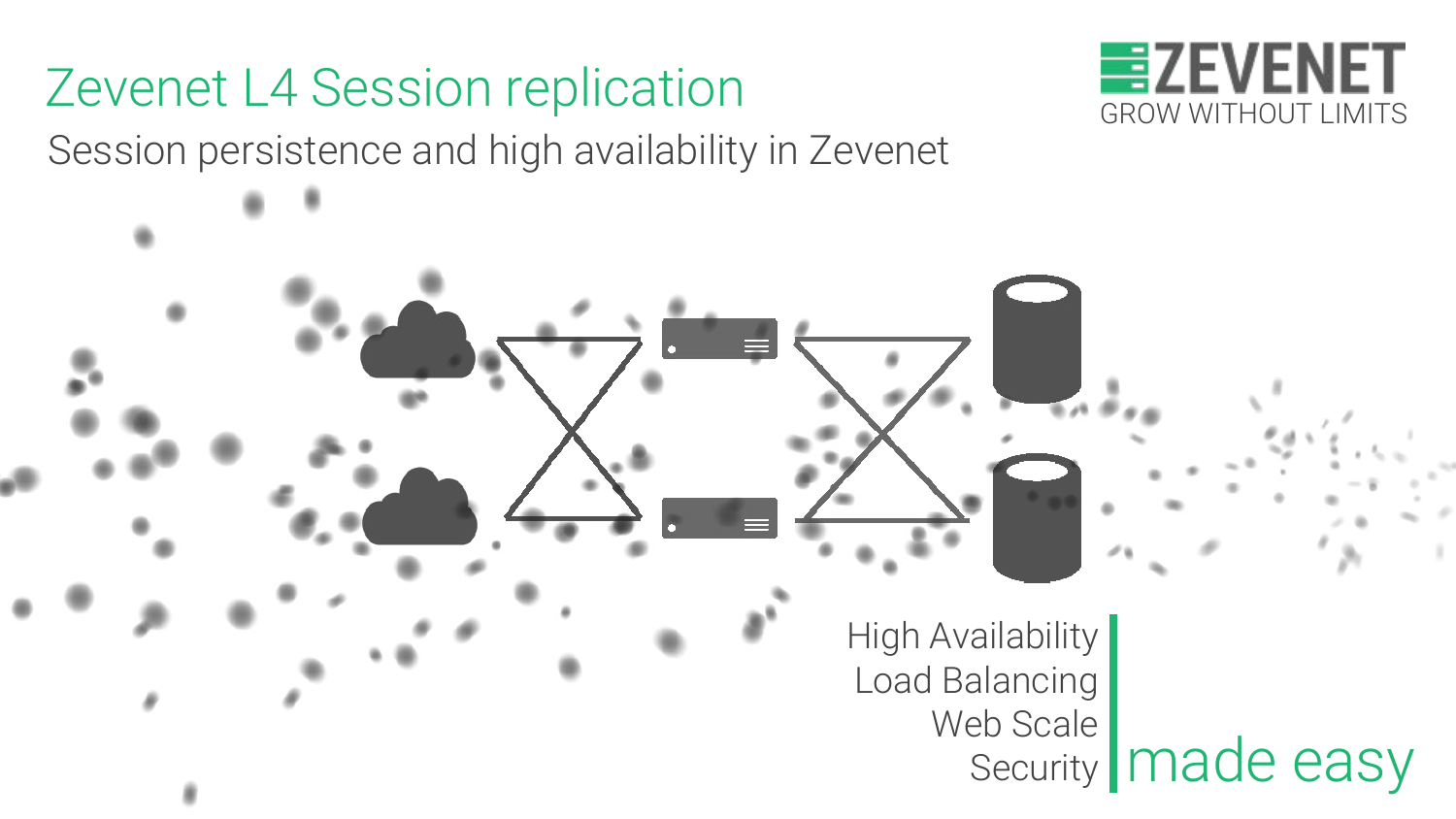

### Who I am?

Abdessamad El Abbassi

- ★ Computer Science Engineer at Zevenet SL.
- ★ Hardware and low level development.
- $\star$  Support team.
- ★ Open Source and Gnu/Linux passionate.

[www.zevenet.com](https://www.zevenet.com)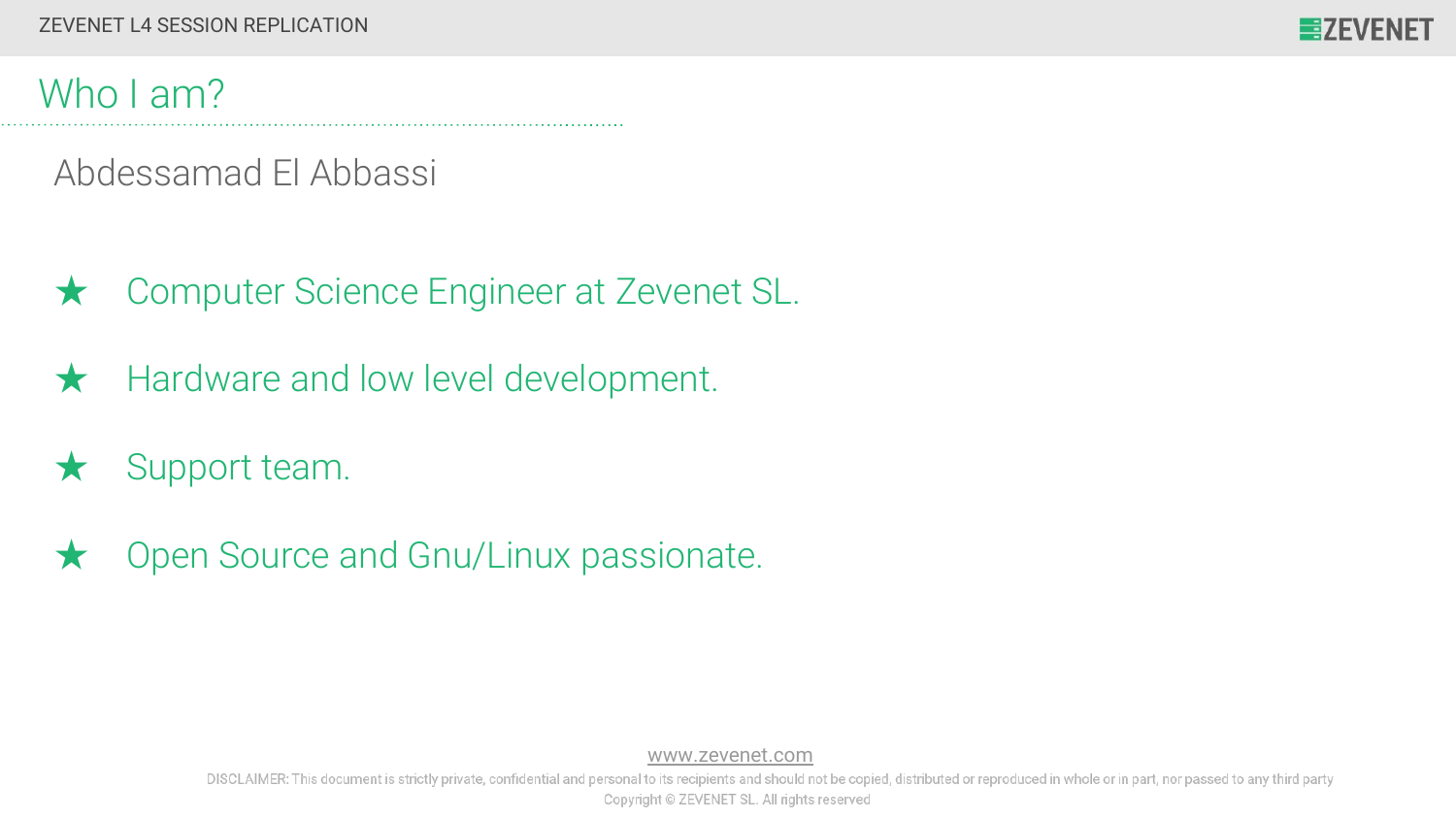

## Why session persistence and session replication?

- Avoid continuous validation to client requests.
- Client session data in one backend.
- Ease load balance algorithms.





[www.zevenet.com](https://www.zevenet.com)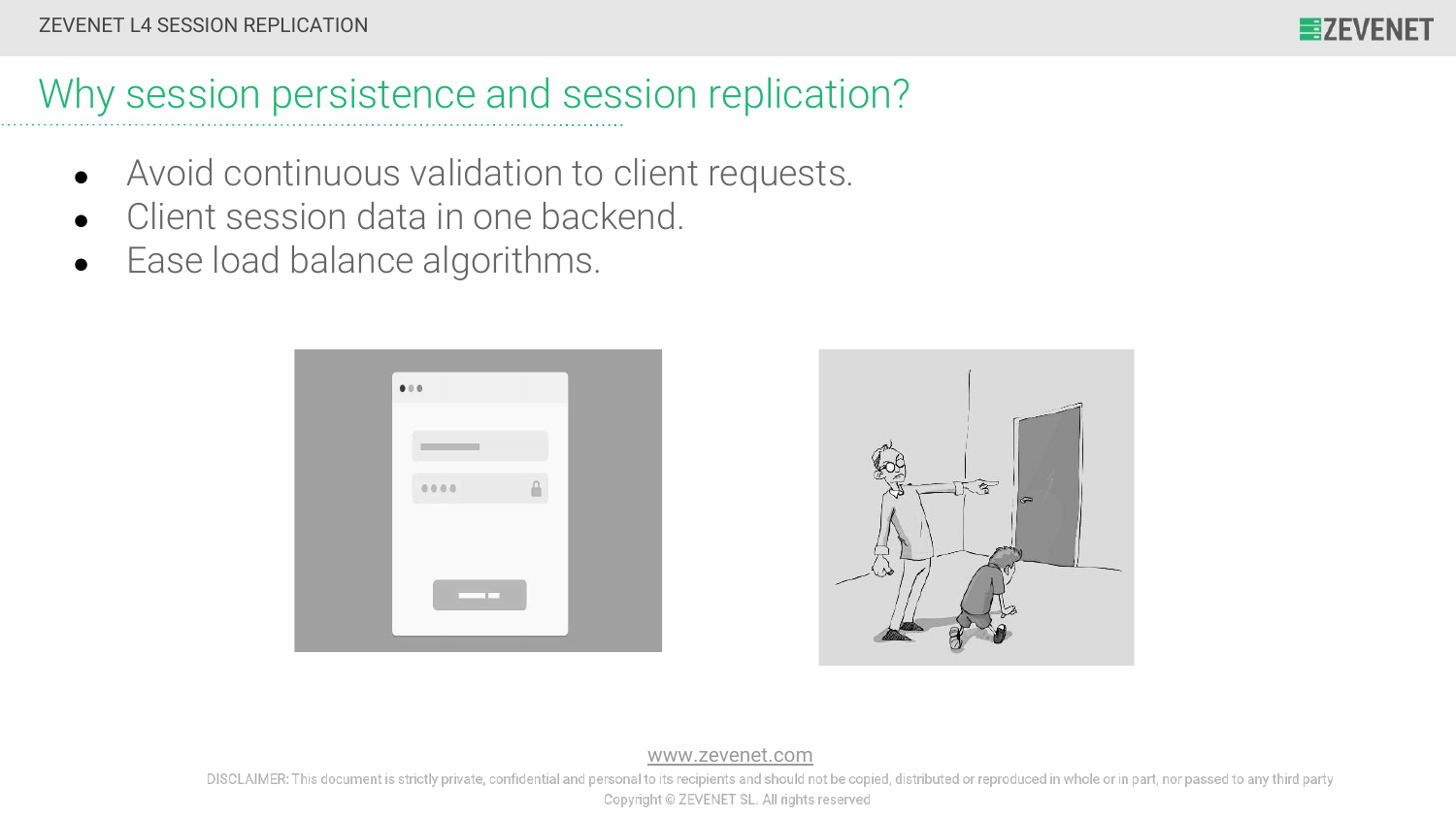## L4xNAT Session persistence

#### Use of Iptables recent module

-A PREROUTING -d 192.168.56.100/32 -p tcp -m recent --rcheck --seconds 120 --name \_MyL4Farm\_0x200\_sessions --rsource -m multiport --dports 60 -j MARK --set-xmark 0x200/0xffffffff

-A PREROUTING -d 192.168.56.100/32 -p tcp -m recent --rcheck --seconds 120 --name \_MyL4Farm\_0x201\_sessions --rsource -m multiport --dports 60 -j MARK --set-xmark 0x201/0xffffffff

-A PREROUTING -p tcp -m mark --mark 0x200 -m recent --set --name \_MyL4Farm\_0x200\_sessions --mask 255.255.255.255 --rsource -m comment --comment " FARM\_MyL4Farm\_0\_ " -j DNAT --to-destination 192.168.56.1:80

-A PREROUTING -p tcp -m mark --mark 0x201 -m recent --set --name \_MyL4Farm\_0x201\_sessions --mask 255.255.255.255 --rsource -m comment --comment " FARM\_MyL4Farm\_1\_ " -j DNAT --to-destination 192.168.56.250:80

~# tail /proc/net/xt\_recent/\_MyL4Farm\_0x20\*  $\epsilon$ ==>/proc/net/xt\_recent/\_MyL4Farm\_0x200\_sessions  $\epsilon$ ==

==> /proc/net/xt\_recent/\_MyL4Farm\_0x201\_sessions <== src=192.168.56.1 ttl: 64 last\_seen: 4298231337 oldest\_pkt: 3 4298229032, 4298230236, 4298231337

[www.zevenet.com](https://www.zevenet.com)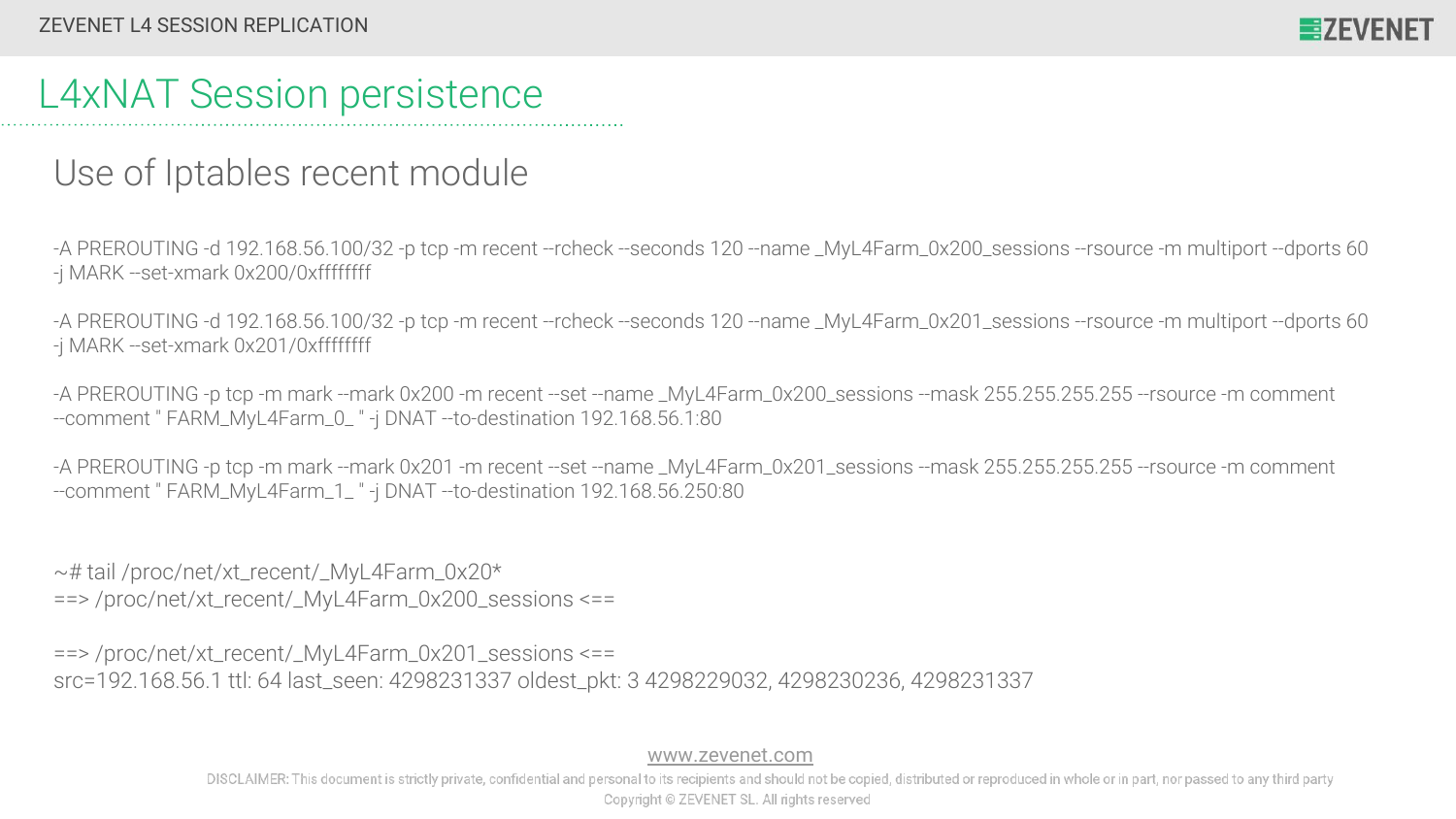-



## Adding, removing, updating session data

[linux](https://github.com/spotify/linux)[/net](https://github.com/spotify/linux/tree/master/net)[/netfilter](https://github.com/spotify/linux/tree/master/net/netfilter)/xt\_recent.c modification

#### Default recent commands

- echo +addr >/proc/net/xt\_recent/\_recent\_table\_ to add addr to the recent table list
- echo -addr >/proc/net/xt\_recent/\_recent\_table\_ to remove addr from the recent table list
- echo / >/proc/net/xt\_recent/DE\_recent\_table\_FAULT to flush the \_recent\_table\_ list (remove all entries).

#### New command to insert full address recent timestamp

echo \*addr ; ttl ; timestamp1; timestamp2; timestamp3;...; > /proc/net/xt\_recent/\_recent\_table\_ to insert the source address with full timestamp data int the recent table list

[www.zevenet.com](https://www.zevenet.com)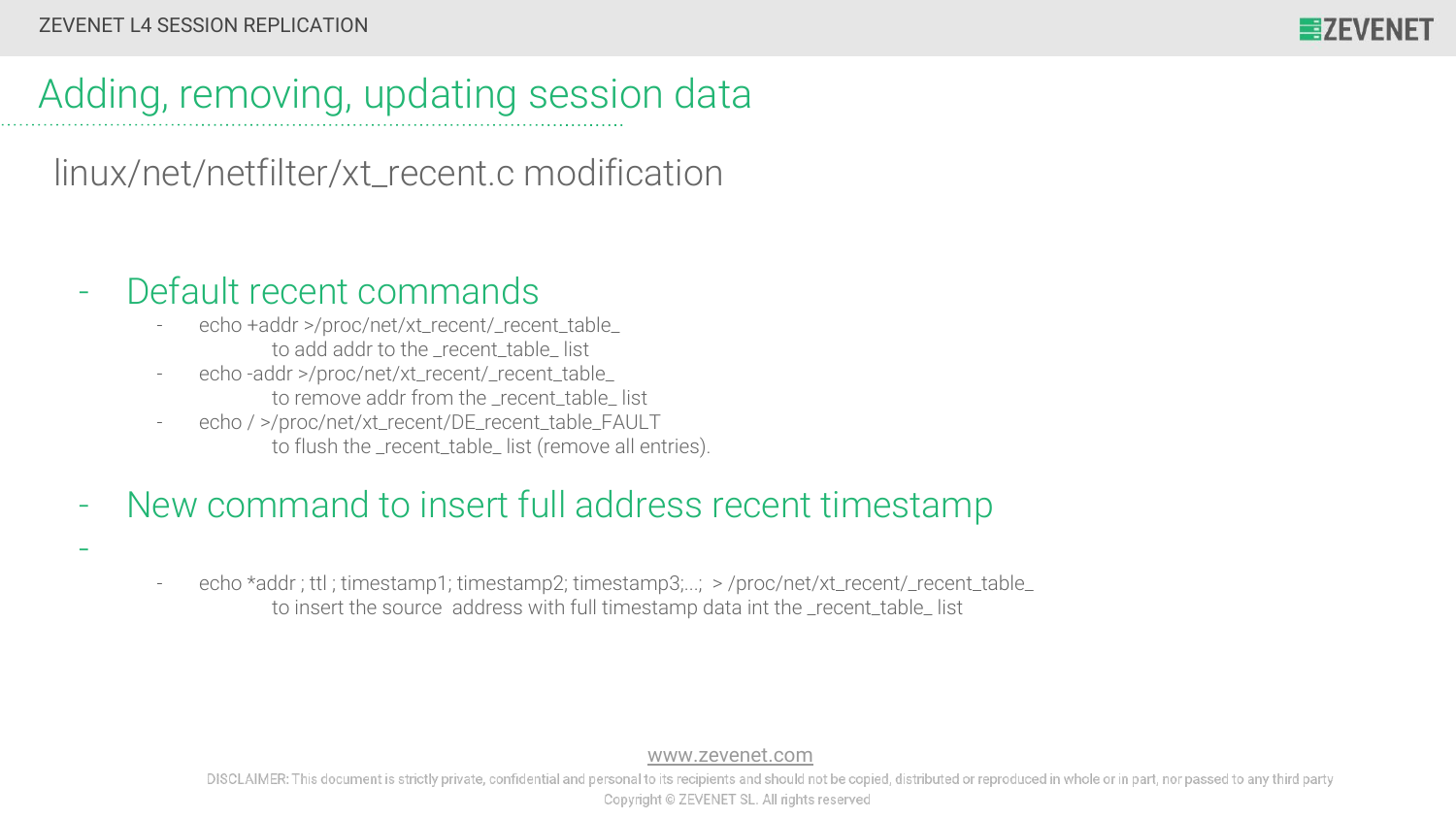

## Ssyncd: Zevenet Session Synchronization service.

User space daemon in master - slave mode syncing L7 and L4 session data - https://github.com/zevenet/ssyncd

Usage

 ssyncd -M [-p 7777] ssyncd -B [-a 127.0.0.1 -p 7777]

Commands: Either long or short options are allowed.

- -M --master start master node -B --backup start backup node
- > Control interface(ssyncdctl):
	- # ssyncdctl start recent/[http farm\_name]
	- # ssyncdctl show recent/http

# ssyncdctl write http

[www.zevenet.com](https://www.zevenet.com)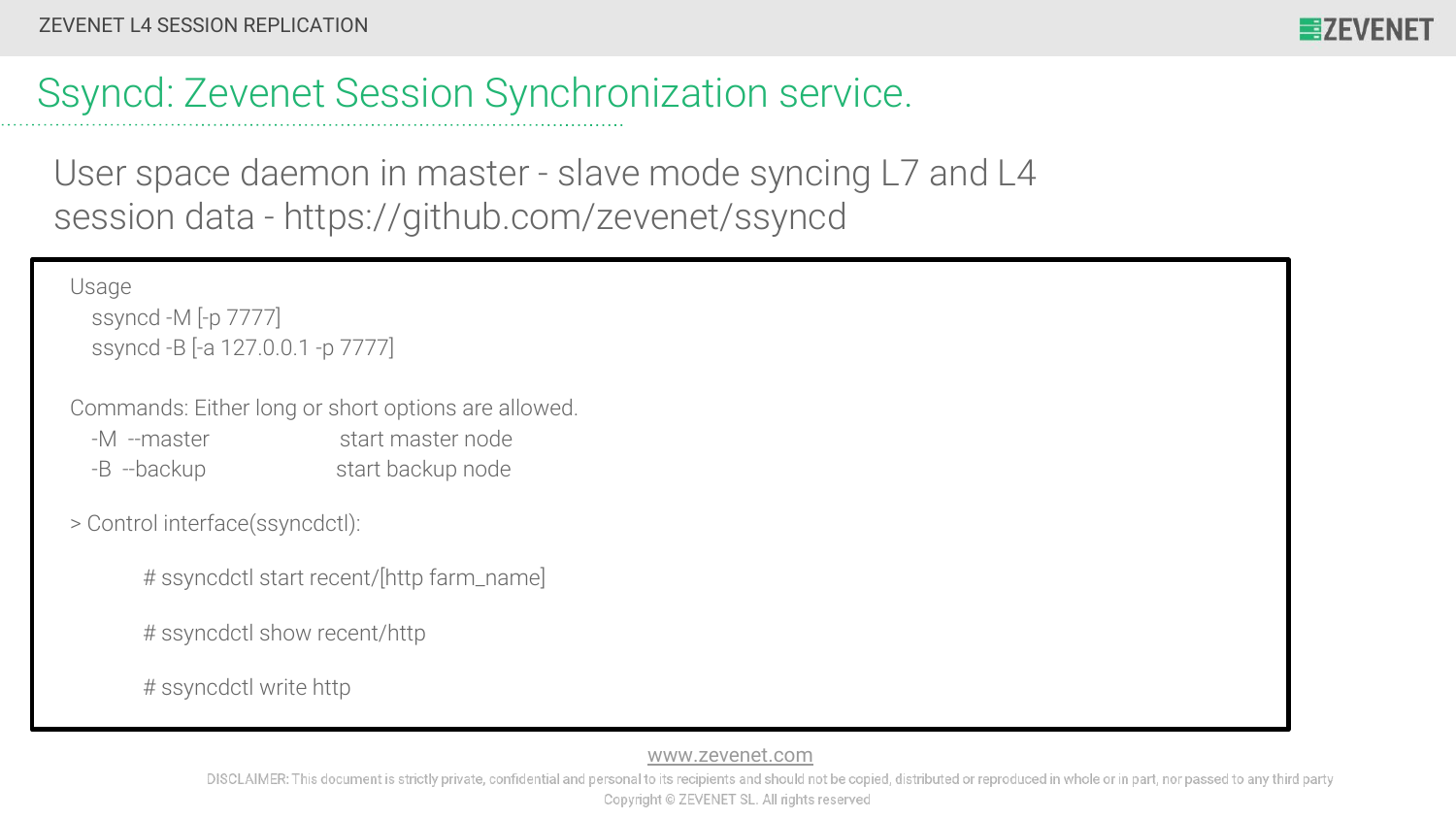## Ssyncd, what next?

#### Performance Nftables

Kernel updates using kernel sockets (Netlink)

Use maps per client:backend with timeout